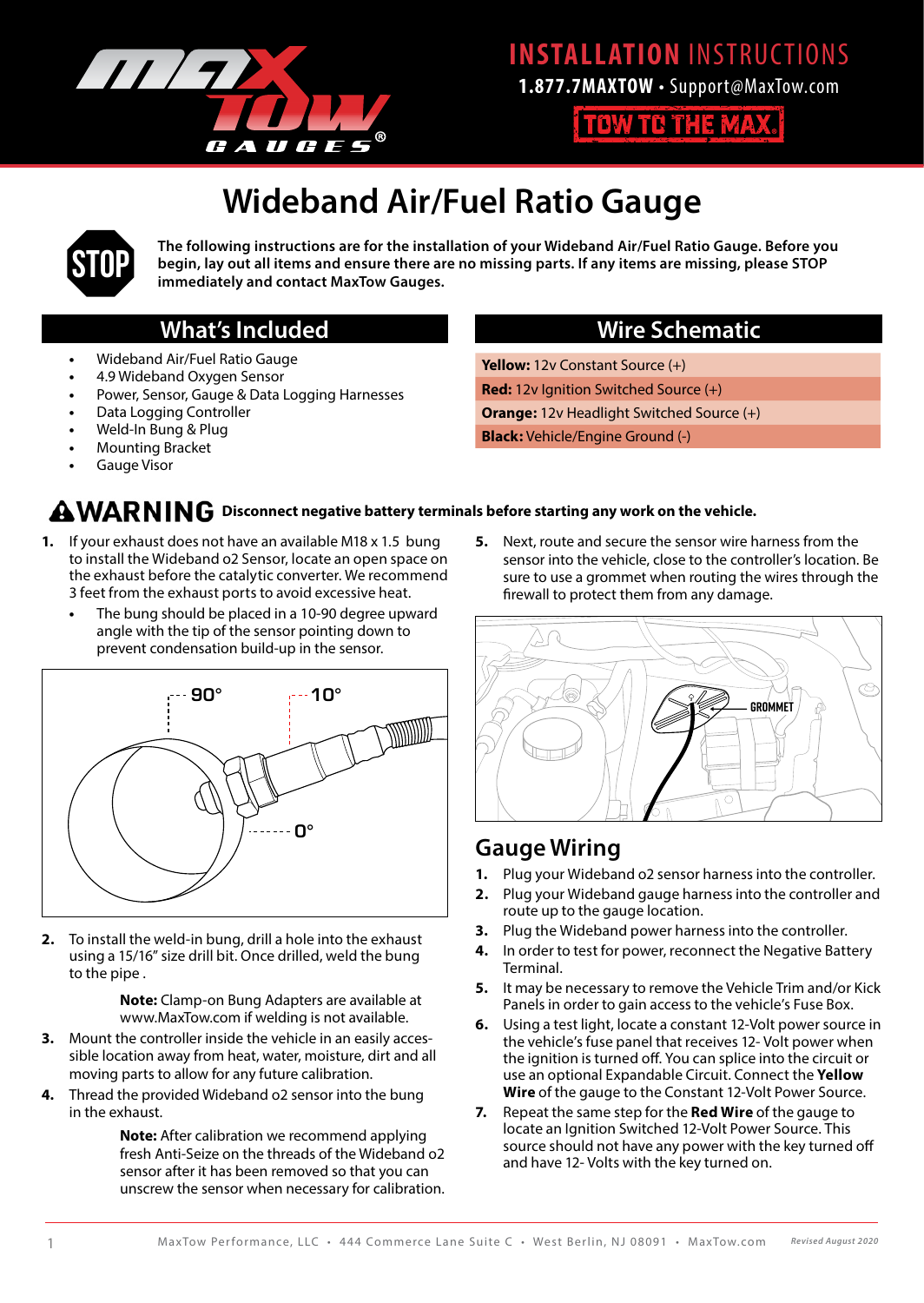

**1.877.7MAXTOW** • Support@MaxTow.com

**TOW TO THE MAX.** 

**8.** Connect the **Orange Wire** of the gauge to the positive Headlight Switch Power Source using a Splice Connector, either in the fuse box or at the switch itself.

> **Note:** Make sure the connection source does not dim. If the voltage is reduced when you lower the Dimmer Wheel it will cause the gauges to flicker from not having enough voltage.

- **9.** Locate a clean, reliable grounding source and connect the **Black Wire** from the gauge.
- **10.** After all wiring is complete, turn the vehicle's key to the "On" position and confirm that your gauge illuminates.
- **11.** Turn on the headlights to ensure that the gauge is dimming.
- **12.** Reinstall any panels that may have been removed.
- **13.** Ensure your gauge is functioning properly.



## **Selectable Brightness Levels**

The Double Vision Gauge Series features 3 selectable brightness settings for both day and nighttime lighting modes. Below are the instructions on how to program each lighting mode.

### **Daytime Mode**

- **•** Press and hold the button located on the gauge face until a "d1" appears in the digital display.
- **•** Press the button again to cycle through the 3 dimming modes.
- **•** Press the button until you have selected your desired setting. Do not touch the button for 5 seconds and the gauge will save your selection.

### **Nighttime Mode**

- **•** This mode is only available if the orange dimmer wire is connected and your headlights are powered.
- **•** Press and hold the button located on the gauge face until an "n1" appears in the digital display.
- **•** Press the button again to cycle through the 3 dimming modes.
- **•** Press the button until you have selected your desired setting. Do not touch the button for 5 seconds and the gauge will save your selection.

## **Gauge Start Up**

- **1.** Prior to operation, the sensor must warm up for 30 seconds. This is a mandatory process every time the gauge and sensor are powered. The LED display will show a scrolling graphic until the warm up phase is complete.
- **2.** If necessary you may perform a manual calibration by pressing the button on the controller for 3 seconds, to initialize a controller /sensor calibration sequence. The LED display on the gauge will show a [2] until the calibrating process is over.
- **3.** If the LED display on the gauge shows a [3] then there is a sensor error detected. Check and confirm the connection of the sensor and wire harness to and from the controller unit. If the connections are secure and in place, press the button on the controller for 8 seconds to reset the controller to the original factory settings. The LED display will show a [2] and then a [4]. After this the factory settings are programmed and restored to your controller. If your display shows a [3] again, your sensor may be bad.
- **4.** If the LED display on the gauge shows a [5] then there is a control box error detected.

## **Calibration Schedule**

Prior to calibration remove the sensor from the bung. This will ensure a proper calibration. To obtain the most accurate results from your gauge, please follow the calibration schedule pre and post installation:

A. For Everyday Driven Vehicles

- **•** Calibrate after installation.
- **•** Calibrate again, after 3 months of use.
- **•** Calibrate twice a year or every 10,000 miles (whichever comes first).

B. For Race Vehicles

- **•** Calibrate after installation.
- **•** Calibrate once per race weekend.

C. Dynamometer Use

- **•** Calibrate after installation.
- **•** Calibrate every 2-3 days, depending on the amount of usage.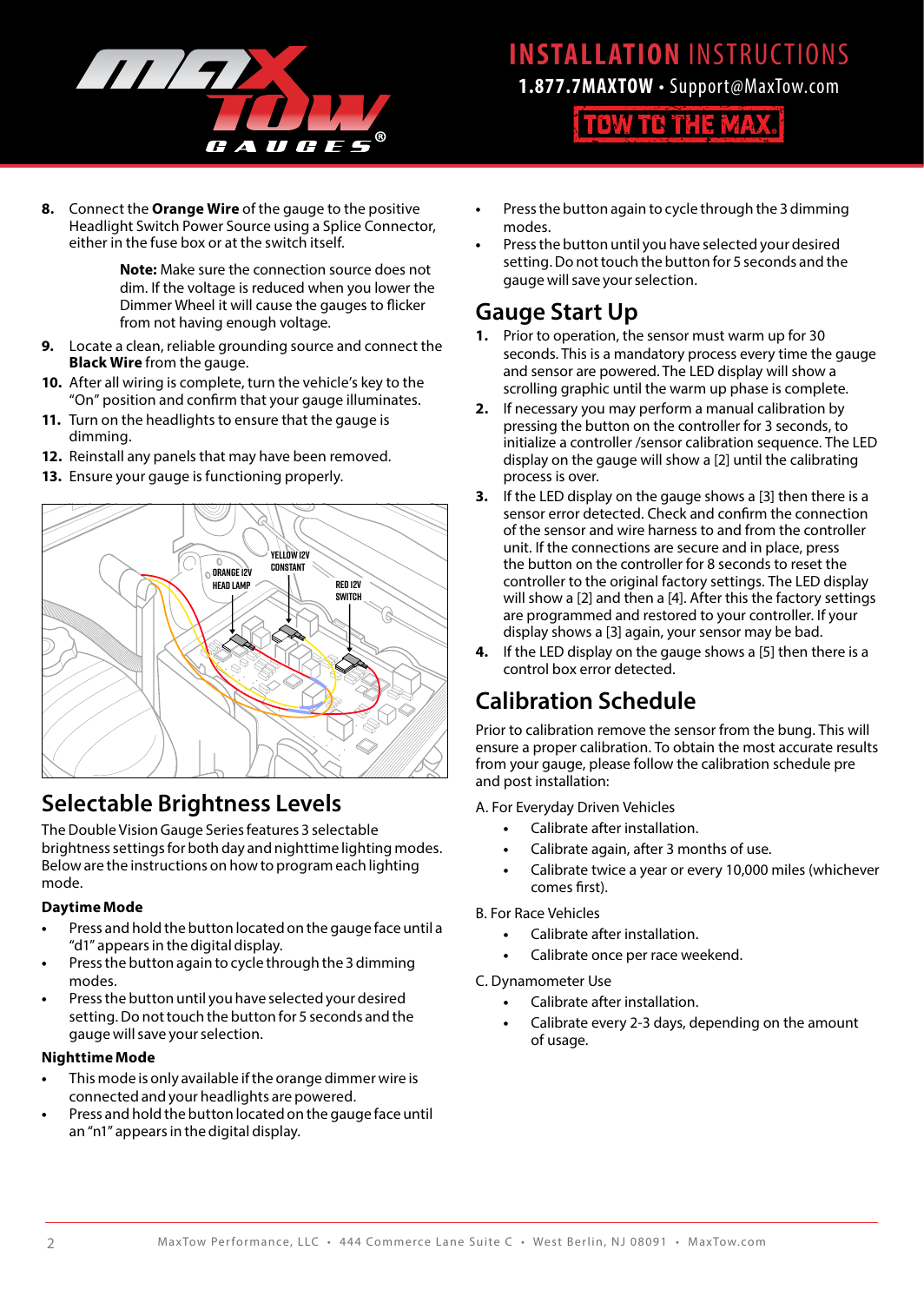

**1.877.7MAXTOW** • Support@MaxTow.com

**TOW TO THE MAX.** 

# **Data Logging Reference Chart**

### **Wideband Formula in AFR = (V/0.5)+10**

**Wideband Formula in Lambda = (v7.42942)+0.686**

| <b>Volts</b> | <b>Gasoline AFR</b> | Lambda | <b>Volts</b> | <b>Gasoline AFR</b> | Lambda |
|--------------|---------------------|--------|--------------|---------------------|--------|
| 0.00         | 10.01               | 0.683  | 2.50         | 15.02               | 1.025  |
| 0.125        | 10.26               | 0.700  | 2.625        | 15.27               | 1.042  |
| 0.16         | 10.33               | 0.705  | 2.65         | 15.31               | 1.045  |
| .250         | 10.50               | 0.717  | 2.750        | 15.51               | 1.059  |
| .031         | 10.62               | 0.725  | 2.81         | 15.63               | 1.067  |
| 0.375        | 10.75               | 0.734  | 2.875        | 15.76               | 1.076  |
| 0.47         | 10.94               | 0.747  | 2.96         | 15.92               | 1.087  |
| 0.500        | 11.00               | 0.751  | 3.000        | 16.01               | 1.093  |
| 0.62         | 11.25               | 0.768  | 3.12         | 16.25               | 1.109  |
| 0.78         | 11.57               | 0.790  | 3.125        | 16.26               | 1.110  |
| 0.875        | 11.76               | 0.803  | 3.250        | 16.51               | 1.127  |
| 0.94         | 11.88               | 0.811  | 3.28         | 16.55               | 1.130  |
| 1.000        | 12.01               | 0.820  | 3.375        | 16.76               | 1.144  |
| 1.09         | 12.19               | 0.832  | 3.43         | 16.88               | 1.152  |
| 1.125        | 12.26               | 0.837  | 3.500        | 17.01               | 1.161  |
| 1.25         | 12.51               | 0.854  | 3.625        | 17.26               | 1.178  |
| 1.375        | 12.76               | 0.871  | 3.59         | 17.27               | 1.179  |
| 1.40         | 12.80               | 0.874  | 3.74         | 17.49               | 1.194  |
| 1.500        | 13.01               | 0.888  | 3.750        | 17.51               | 1.195  |
| 1.56         | 13.13               | 0.896  | 3.875        | 17.76               | 1.212  |
| 1.625        | 13.26               | 0.905  | 3.90         | 17.81               | 1.216  |
| 1.72         | 13.45               | 0.918  | 4.000        | 18.02               | 1.230  |
| 1.750        | 13.51               | 0.922  | 4.06         | 18.11               | 1.236  |
| 1.87         | 13.76               | 0.939  | 4.125        | 18.27               | 1.247  |
| 2.000        | 14.01               | 0.956  | 4.21         | 18.43               | 1.258  |
| 2.03         | 14.06               | 0.960  | 4.250        | 18.52               | 1.264  |
| 2.125        | 14.25               | 0.973  | 4.37         | 18.75               | 1.280  |
| 2.18         | 14.37               | 0.981  | 4.52         | 19.06               | 1.301  |
| 2.250        | 14.50               | 0.990  | 4.68         | 19.37               | 1.322  |
| 2.34         | 14.69               | 1.003  | 4.84         | 19.67               | 1.343  |
| 2.375        | 14.77               | 1.008  | 4.99         | 20.00               | 1.365  |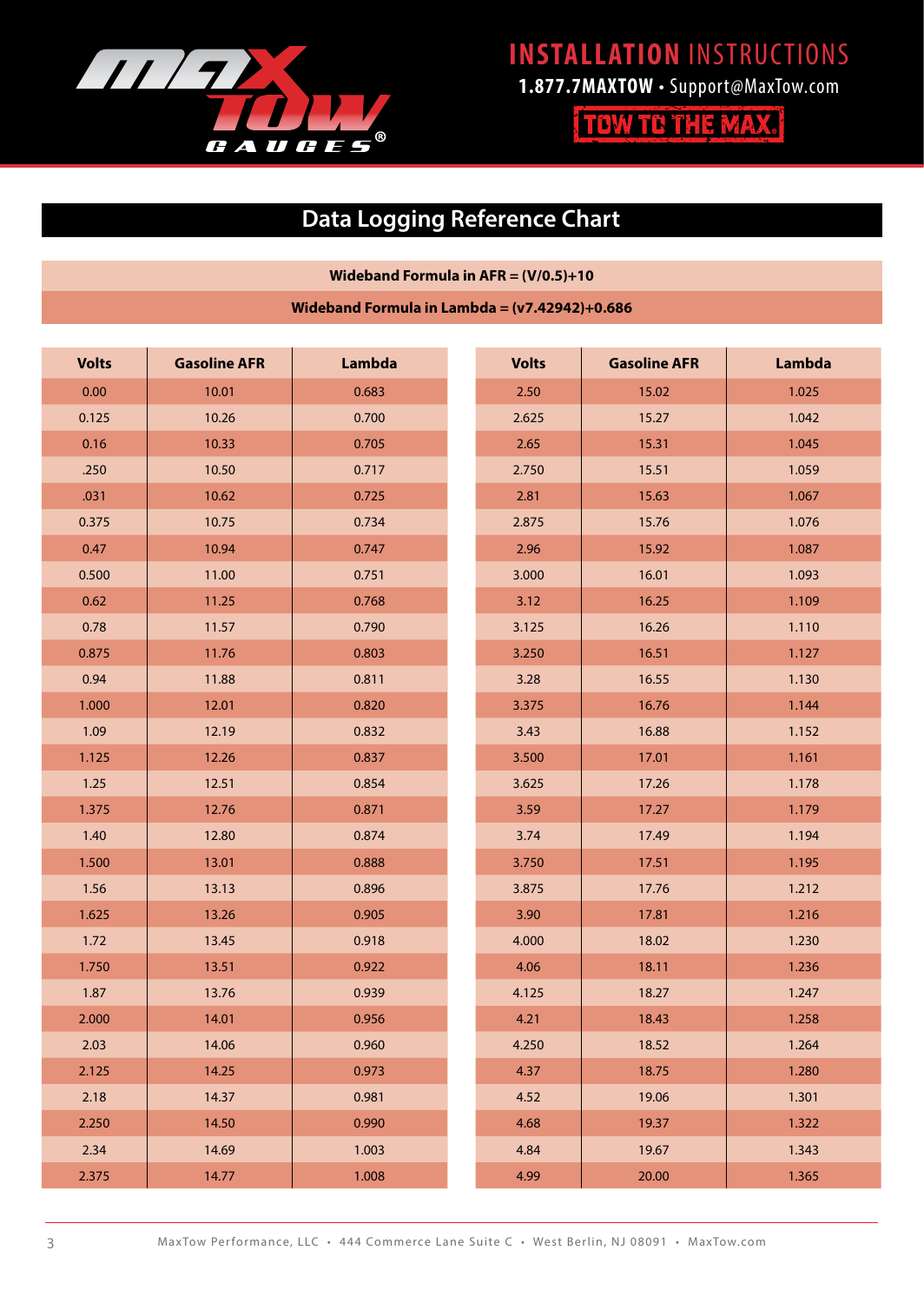

**1.877.7MAXTOW** • Support@MaxTow.com

**TOW TO THE MAX.** 

# **Data Logging Output**

Offers an analog output for monitoring and capturing Air/Fuel Ratios using a third party data log device.

| <b>Wire</b>  | <b>Function</b>                                                                                    | <b>Signal</b>        | <b>Signal</b><br><b>Voltage</b> |
|--------------|----------------------------------------------------------------------------------------------------|----------------------|---------------------------------|
| <b>Brown</b> | Provides the positive $(+)$<br>analog WIDEBAND voltage<br>output signal.                           | Data Logger<br>$(+)$ | 0-5 volts                       |
| <b>Black</b> | Provides the negative (-)<br>ground reference for the<br><b>WIDEBAND voltage output</b><br>signal. | Data Logger<br>$(-)$ | Ground                          |

## **Sensor Lifetime**

The lifetime of the sensor is highly dependent on the application in which it is being used. Some factors that reduce sensor lifetime include:

- **•** If the sensor is not positioned at at least a 10(degree) upward angle moister will collect at the sensor tip and fail the sensor.
- **•** Dropping the sensor, which will break the ceramic tip
- **•** Contaminants such as water, moisture, silicon, lead, oil, etc. (be sure to use sensor-friendly sealants)
- **•** Thermal cycling and exposure to exhaust fumes without any heating control active.
- **•** Incorrect placement in the exhaust that can overheat the sensor.
- **•** Leaded fuel, which will quickly reduce sensor life.

## **Additional Information**



- **•** The supplied optional gauge visor is intended to be placed on the gauge so that the thickest part is at the top, creating a cover over the gauge to help keep sun glare off of the gauge face.
- **•** The included mounting bracket is designed to be used on a flat universal-style mount in order to keep the gauge secure. In some cases one or both legs of the bracket may need to be modified to fit the thickness and contour of the mount. Our A-pillar gauge pods do not require the use of the mounting bracket but can be used if you desire, and there is enough space to fit it between the gauge and the gauge pod. When installing the bracket onto the gauge, make sure **not** to over-tighten as it could pull the rear studs on the back of the gauge and damage it.
- **•** MaxTow Gauges Installation Instructions: Installation documents are solely to provide a guide for individuals that are mechanically and electronically able to install products. If you are unsure about the correct procedure of installation for a product, you should consult a licensed professional.

At the end of its life the sensor becomes slow to respond and does not read rich properly. In some cases an Error Code 3 will be displayed on the gauge face. Regular free air calibrations will maintain the accuracy of the sensor over its lifetime.

|    |                                   | <b>Error Code</b> |
|----|-----------------------------------|-------------------|
| 1) | <b>Sensor Heating</b>             |                   |
| 2) | Calibrating                       | $\lceil 2 \rceil$ |
| 3) | No Signal from Sensor             | $\lceil 3 \rceil$ |
| 4) | <b>Reset to Original Settings</b> | $[4]$             |
| 5) | <b>Control Box Malfunction</b>    | [5]               |

Periodic cleaning of the sensor may be necessary by removing the sensor and spraying it with brake cleaner. Be sure to hold it so that the tip is facing down allowing everything to flow out of it. Afterwards, let the sensor air dry and then reinstall.